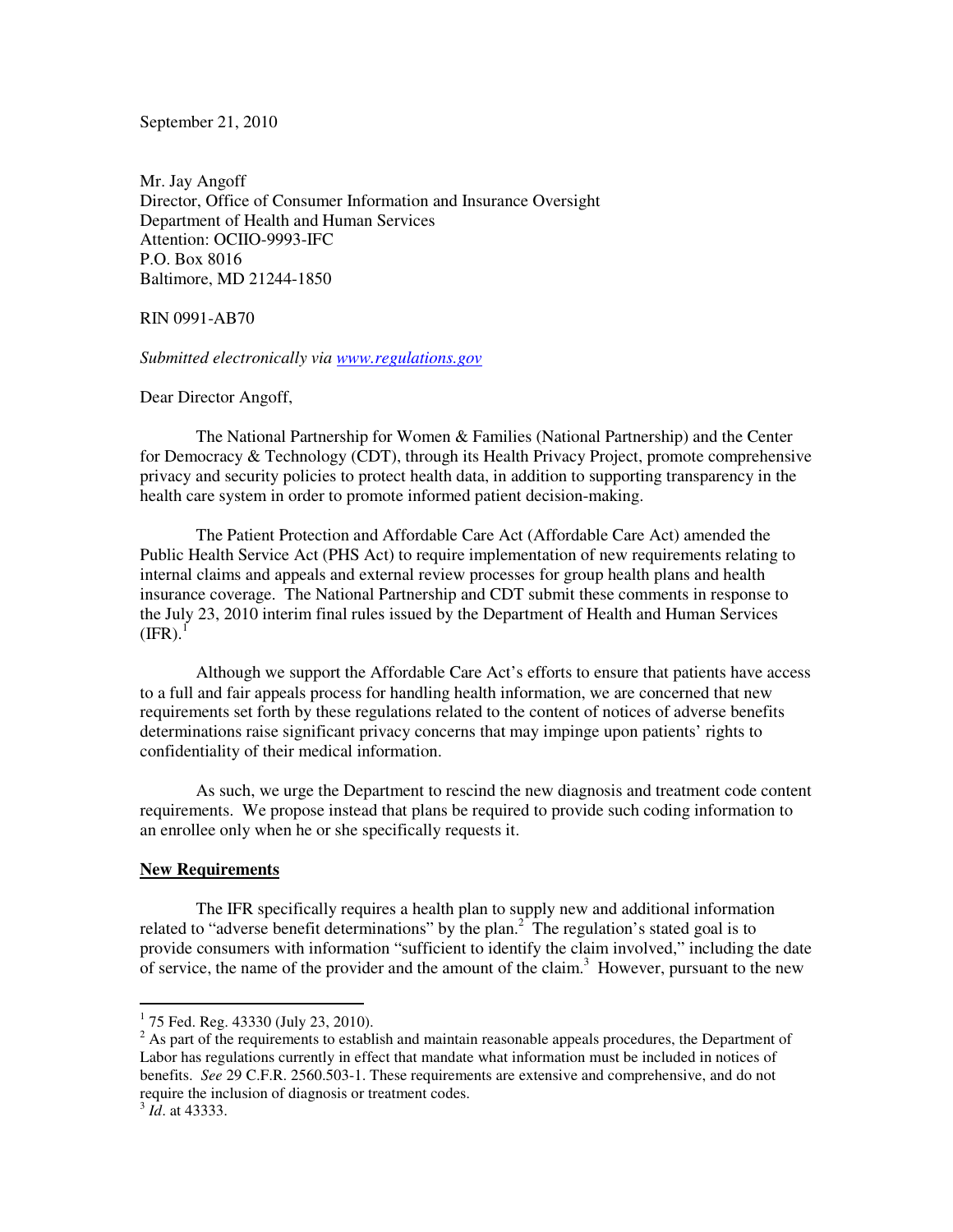regulation, health plans must also provide the diagnosis code (specifically ICD-9 code, ICD-10 code or DSM-IV code) and the treatment code (such as a CPT code), as well as the meanings of each code.<sup>4</sup>

## **Implications for Patient Privacy**

These newly-required codes provide very specific information about diagnosis and treatment. Sensitive health issues and conditions (which could include information about, for example, drug treatment, abortion, AIDS and other sexually transmitted disease diagnoses, cancer or other sensitive conditions) could be identified by an ICD-9 or CPT code pursuant to a quick internet search. However, given the regulation's requirement that the "corresponding meanings of these codes" be included on the notice as well, such an internet search would not even be necessary.<sup>5</sup> The obvious privacy concerns raised by such disclosures may have a particular impact on dependents up to age 26 who, under the new requirements in the Affordable Care Act, may be covered by their parents' health plan.

 Although these new requirements apply only to "adverse benefit determinations," in practice they will apply to almost every bill or statement of benefits sent by a health plan. An "adverse benefit determination" is defined by the Department of Labor to include any time a health plan applies a co-payment, which happens frequently and commonly.<sup>6</sup> Given this broad application, documents with sensitive and previously private diagnosis and treatment information now will be routinely and widely distributed, making it highly vulnerable to inappropriate disclosure.

Health plans regularly send Explanations of Benefits (EOBs) to consumers following each visit to a physician, lab test or treatment at a hospital. Currently, such information is provided in a general form to avoid privacy concerns. The new rules would require private and potentially sensitive information about the health status of patients to be distributed through the mail, where it could end up in the wrong hands. Mail is frequently misdelivered or labeled with the wrong address, meaning a patient's HIV status or substance abuse treatment could easily become known by one's neighbors or other members of the community. Even when it arrives at the correct house and is addressed to the correct individual, there is no guarantee that the patient at issue will be the only one with access to his or her EOB. One can imagine, for example, a situation in which a child comes across her parent's cancer diagnosis by reading an EOB, when the parent may not previously have shared such information with the child; or a situation where an abusive spouse discovers previously confidential health information about his or her partner.

Further, it is important to note that physicians will often conduct tests in order to rule out a particular diagnosis. Yet under these new requirements, the diagnosis codes for each test will be included on a patient's EOB. This means that, for example, tests for a particular mental health disorder that a patient is found *not* to have may be listed on his notice, potentially leading a reader

<sup>&</sup>lt;sup>4</sup> *Id*. The rule specifically states: "A plan or issuer must ensure that any notice of adverse benefit determination or final internal adverse benefit determination includes information sufficient to identify the claim involved. This includes the date of service, the health care provider, and the claim amount (if applicable), as well as the diagnosis code (such as an ICD–9 code, ICD–10 code, or DSM–IV code), the treatment code (such as a CPT code), and the corresponding meanings of these codes."

<sup>&</sup>lt;sup>5</sup> 75 Fed. Reg. at 43333.

<sup>&</sup>lt;sup>6</sup> See Department of Labor Compliance Assistance, Group Health and Disability Plans, Benefit Claims Procedure Regulation (29 CFR 2560.503-1), Question C12. *Available at*: http://www.dol.gov/ebsa/pdf/CAGHDP.pdf.